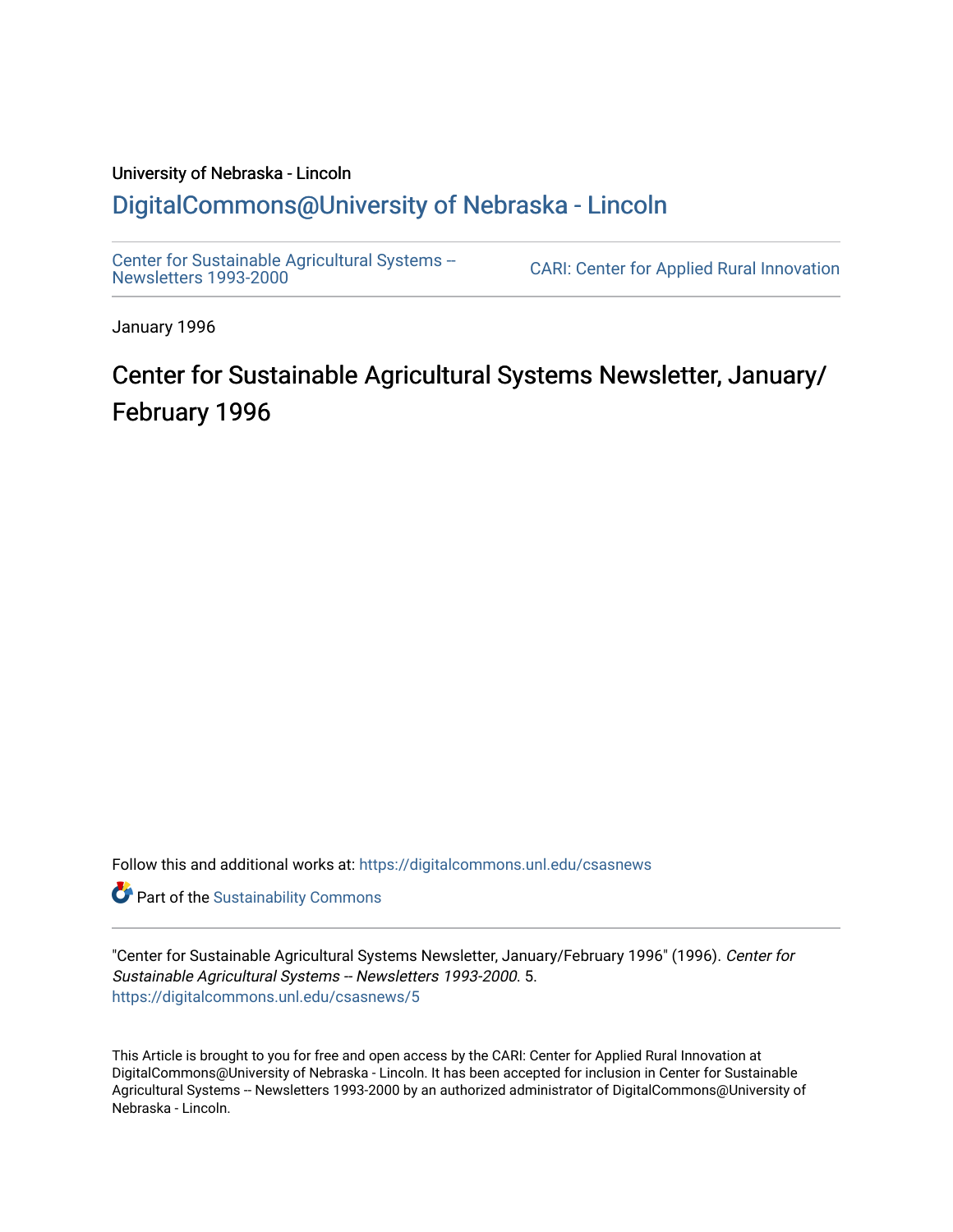# **Center for Sustainable Agricultural Systems Newsletter January-February 1996**

#### **1996 Sustainable Ag Training Workshops**

What do Iowa farmers, Michigan NRCS specialists, and Kansas Extension educators have in common? They share with colleagues across the Midwest a need to learn more about sustainable agriculture and convey this information to others.

Delegations from the 12-state North Central Region came together in December to review 1995 programs and plan 1996 activities of the North Central Sustainable Agriculture Training Program (NCSATP). Robert Allerton Conference Center, near Monticello, Illinois, was the site of the year-end meeting which focused on a review of NCSATP and state activities, new training methods, and preparation for the 1996 workshops to be held in June and July.

Several hours were dedicated to state reports. Participants went into considerable detail on the philosophy, materials, types of presentations, and general reception by Extension and other audiences.

A highlight of the meeting was a tour of a nearby farm with 1,145 acres under a cornsoybean rotation and 95 acres in organic production. The farmer described his philosophy and goals and showed participants fields, windbreaks, equipment, and a reestablished prairie. Back at the conference center, he asked the group two questions: (1) Should I convert another 40 acres to organic production? and (2) How can I change my five-year rotation to a four-year rotation? Participants offered many suggestions. One Extension educator wrote, "I tend to close a deal too quickly, so I enjoyed the variety of questions and discussions that followed the tour."

The theme for the 1996 train-the-trainer workshops, **Shared Leadership, Shared Responsibility**, reflects a clear mandate of needs expressed by participants at previous NCSATP events. With the reduction in budgets and positions in both Extension and NRCS, it is becoming increasingly important to find ways to share the responsibility of designing education and training efforts in sustainable agriculture. Suggestions for topics and methods in 1996 included: marketing, whole-farm planning, leadership development models, facilitator training, study circles, decision cases, and resource notebooks.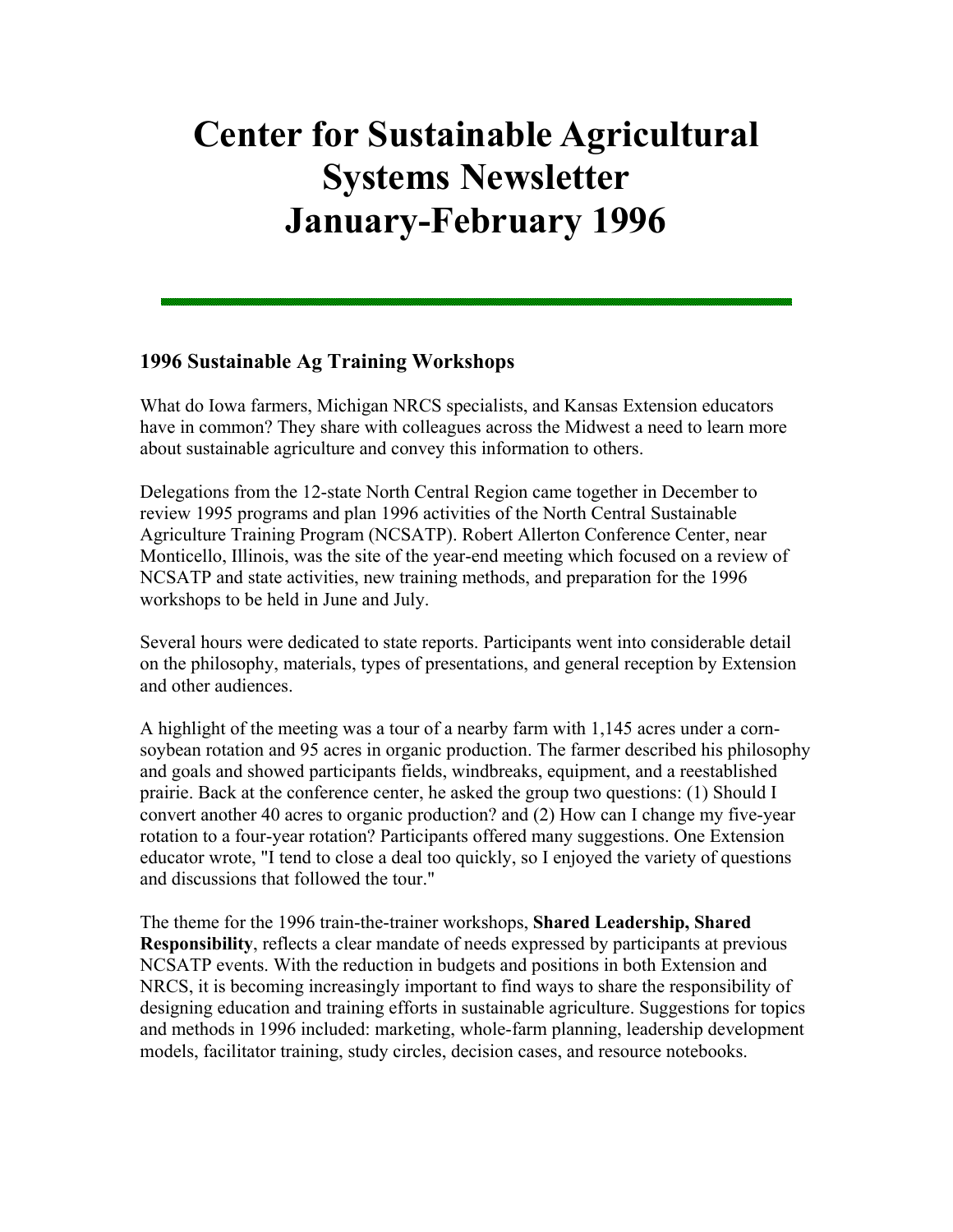Sustainable agriculture training of Extension and other personnel was mandated in Chapter 3 of the 1990 farm bill, and funding was made available in 1994 through the USDA Sustainable Agriculture Research and Education (SARE) program.

For more information about the NCSATP, contact Heidi Carter at the CSAS office.

*Submitted by Heidi Carter and Charles Francis*

# **Applications for SARE Producer Grants Due May 1**

The North Central Region SARE program is inviting applications for 1996 Producer-Initiated Sustainable Agriculture Grants. Competitive grants of up to \$5,000 for individual producers (\$10,000 for groups of producers) are available to study sustainable production and marketing. Applicants must live in the North Central Region (IL, IN, IA, KS, MI, MN, MO, NE, ND, OH, SD, WI). For more information or an application packet, contact the NCR SARE office, University of Nebraska-Lincoln, 13A Activities Bldg., PO Box 830840, Lincoln, NE 68583-0840, 402-472-7081.

#### **Bender Answers Questions on January Telecast**

Extension educators, farmers, and others in agriculture were given an opportunity to expand their horizons about integrated, whole-farm systems and organic practices. Jim Bender, farmer and author from Weeping Water, Nebraska, and member of the CSAS citizen's advisory committee, responded to questions during a two-hour telecast from the UNL campus on January 5, 1996. These questions were generated by prior distribution of his 1994 book, *Future Harvest: Pesticide-free Farming*, to more than 200 educators in the region.

The program focused on Bender's 642-acre farming operation and how he implements his philosophy to minimize soil erosion and farm without chemical pesticides and fertilizers. A key feature of the farm is more than 30 miles of terraces and a scrupulous adherence to a conservation ethic in maintenance of terraces and waterways. Another feature is the integration of crops and livestock, an approach that Bender considers essential to successful organic farming on any scale beyond a few acres. The details of his farming operation are given in the book.

Bender has diversified cropping, including corn, soybeans, grain sorghum, alfalfa, red and sweet clover, turnips, rye, wheat, oats, and other specialty crops. These are rotated on a regular basis with pasture land, while some areas are used exclusively for cattle. During the winter months, crop residues are used for maintaining the cow herds.

Since there are four distinct tracts of land, a small cow/calf herd is maintained on each one. Bender has minimal, but adequate, cattle handling facilities on each of the four sites. Replacement heifers are taken from one herd and placed in another to maintain vigor. He uses feed produced on the farm, and thus adds value through the animals before they leave the farm gate.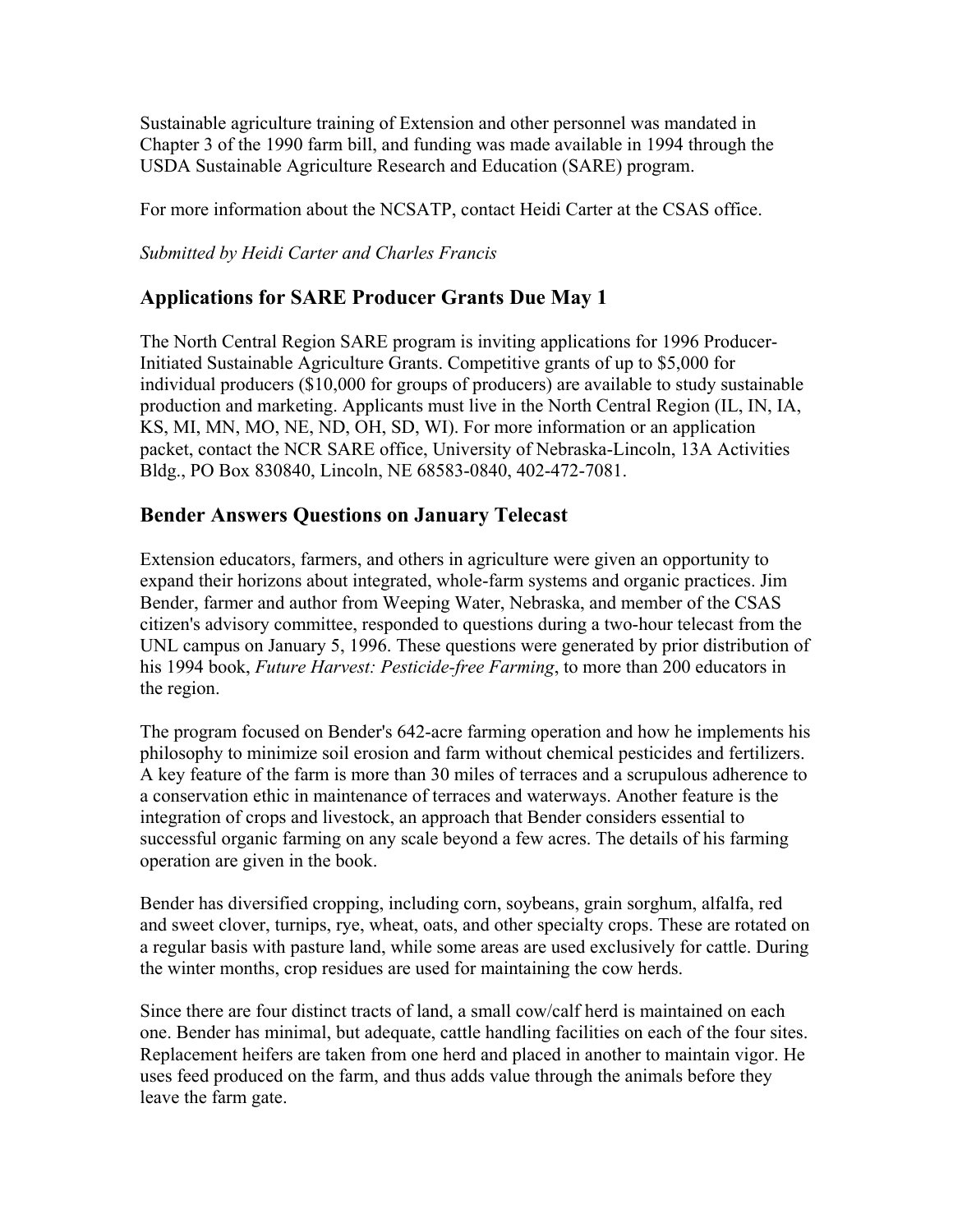Another value-added feature is sale of organic products, such as soybeans. Bender also sells certified seed. Highest quality alfalfa hay is destined for the market, while lower grade forage is used to maintain the cow herd. He also uses a combination of cool- and warm-season grasses as well as grassed waterways, turnips, and crop residues to feed cattle through the year.

In addition to questions from the studio audience, viewers phoned or faxed questions from 13 states and Manitoba during the program. Most focused on specific cultural practices, from fertility to weed management. There was also interest in agricultural policy, the opinions of lenders and others in the community, and the level of support that beginning farmers would need to implement a similar philosophy in farming.

Copies of the taped program are available for \$10 each from the CSAS office. Bender's book is available for \$21 plus \$2.50 s&h from the University of Nebraska Press, P.O. Box 880520, Lincoln, NE 68588-0520, 402-472-3584.

This project was organized by the CSAS and supported by a grant from the North Central Region SARE program as part of its Chapter 3 training activities.

*Submitted by Charles Francis and Heidi Carter*

## **Nebraska Environmental Trust Proposals Due April 10**

Priorities for this year's round of funding are the same as previous years: advance critical habitat restoration and preservation, surface water quality, ground water quality, and the creation of recycling markets and solid waste reduction. One change this year is that applications from UNL do not have to include indirect costs in the budget.

For an application packet call the Trust, 402-471-5409. If you wish to discuss the possibility of developing an interdisciplinary proposal through either the CSAS or the Center for Grassland Studies, call Pam Murray, 402-472-9383.

# **Intern Program Begins Second Year**

How many undergraduate students at the University of Nebraska have the opportunity to start farming or ranching? Given the high costs of land and machinery, difficult access to operating loans, and narrow profit margins, the climate at times appears bleak for the beginning farmer.

Seven UNL students have discovered a new way to start in agriculture. They are the second group of student interns in the experiential education program initiated by the CSAS last year. During the spring semester, they are enrolled in a 3-credit seminar that deals with farm planning, choice of crops and inputs, and sound financial budgeting for the whole farm. With the help of Richard Olson, Intern Coordinator, and several participating faculty and farmers, interns are planning the systems for five operating farms to be implemented in the cropping season of 1996: conventional corn-soybean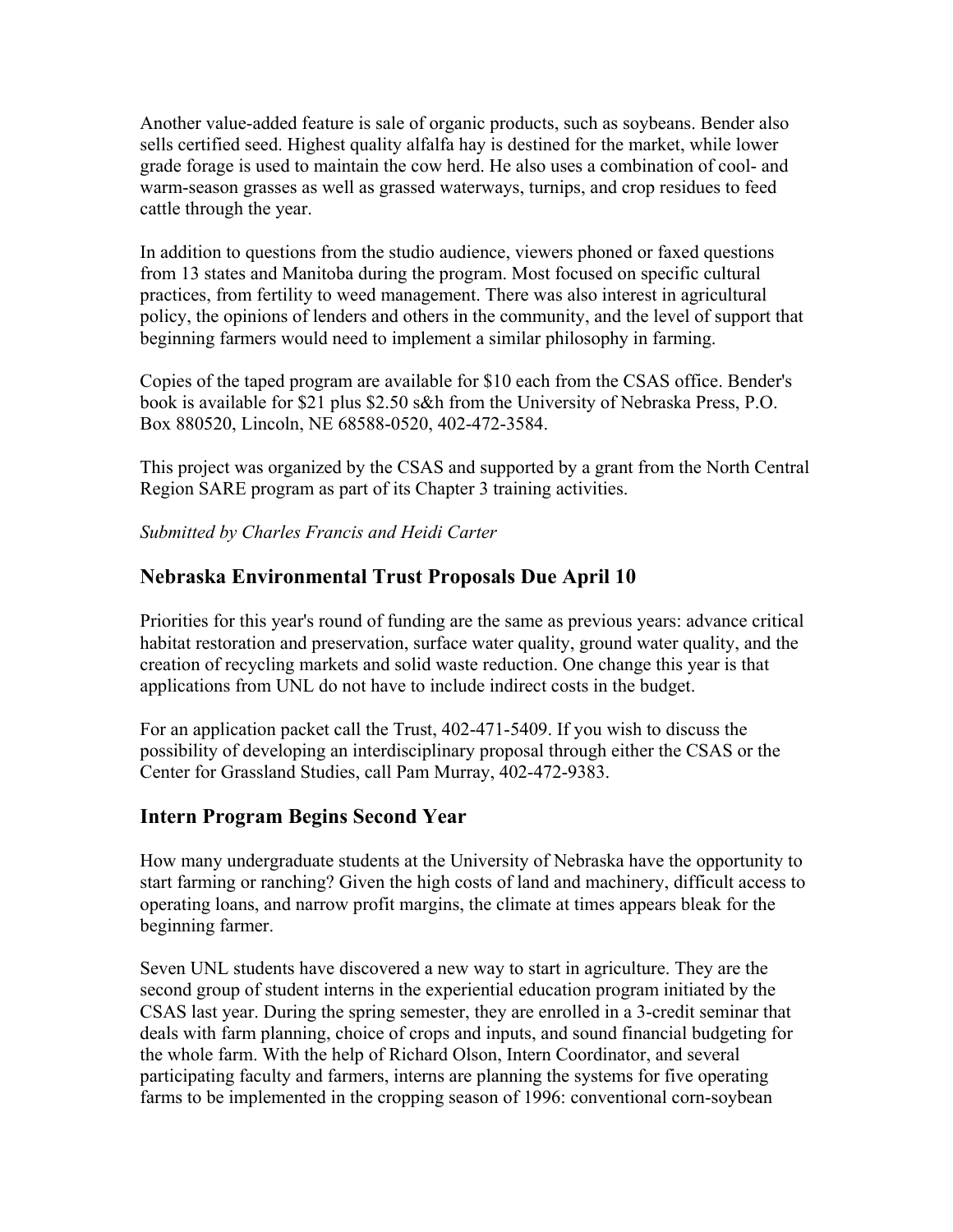rotation, diversified conventional crop rotation, organic cash crops, agroforestry system, and pasture-based beef production system.

During the summer terms, students put this planning into practice. With the advice of a resident farm manager and several farmer mentors, they plant crops, manage fields and equipment, and follow the cycle through to harvest in the fall. The micro-farms of 12 to 15 acres each are located at the Agricultural Research and Development Center near Ithaca, Nebraska. In the fall semester, interns harvest crops and analyze the results in terms of productivity, economic return, and energy efficiency. Students make all decisions about what inputs to use and how to meet the nineteen learning objectives for the year-long course. The "magnificant seven" interns are meeting two evenings each week and are well on the way to a productive educational experience.

The project is financed by a two-year grant from the North Central Region SARE Program. We have just submitted a proposal for renewal of the grant for an additional two years, and for expansion of the project to cover 12 undergraduate student interns. We are also preparing a color brochure outlining the objectives of the program (contact the CSAS for a copy) and will seek corporate and other sponsorship of some of the learning activities.

#### *Submitted by Charles Francis and Richard Olson*

#### **Agroforestry Center Expands Programs**

The National Agroforestry Center, formerly the Center for Semiarid Agroforestry (located on the UNL campus), is expanding its Research and Development, Technology Transfer and Applications, and International Technology Exchange programs by forming a partnership with its parent agency, the USDA Forest Service, and the USDA Natural Resources Conservation Service.

The U.S. Agency for International Development (AID) is providing initial funding for the Center's new International Technology Exchange program, which will be coordinated by Sarah Workman. The CSAS has a history of working cooperatively with the Center, and we look forward to an even closer working relationship as Sarah joins the Center in February.

Agroforestry integrates agricultural production with natural resource conservation, environmental protection, and human needs. It involves such practices as managing and improving riparian environments, alley cropping, windbreaks, tree/pasture systems, and living snowfences. Properly applied agroforestry technologies can increase crop production, improve water quality, decrease soil erosion, filter pesticides in runoff, and reduce flooding for farms, ranches, and communities.

For more information about the center, or to be added to the mailing list for its quarterly newsletter, contact Bill Rietveld, Program Manager, USDA Forest Service, Rocky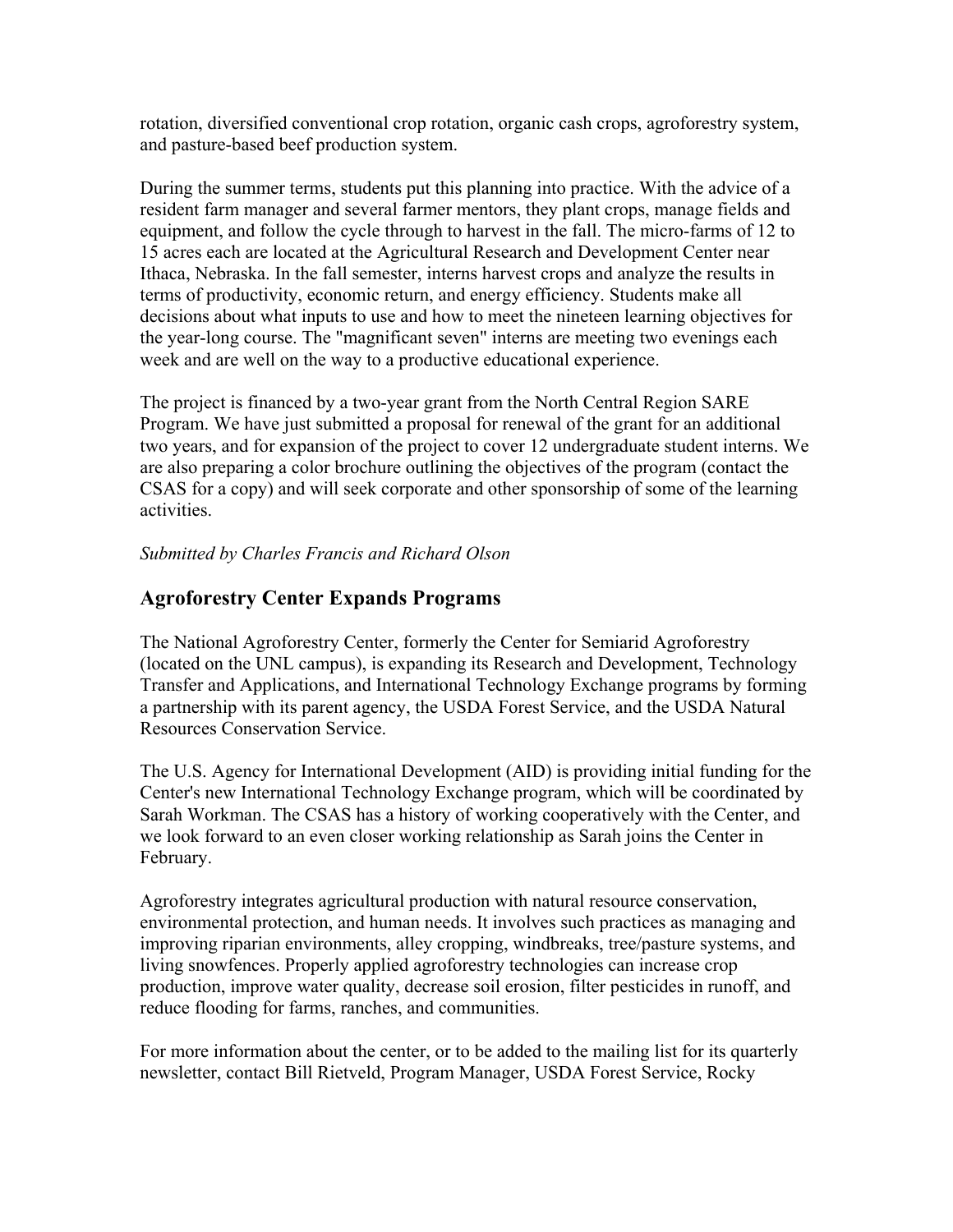Mountain Station/USDA Natural Resources Conservation Service, National Agroforestry Center, East Campus - UNL, Lincoln, NE 68583-0822; 402-437-5178, ext. 27.

#### **Resources**

*The Progress of Our Dreams* (90-min. video). \$25. Alan Atkisson introduces a comprehensive picture of what sustainable development means both in theory and in practice, drawing on examples from around the Pacific Northwest, the U.S., and the rest of the world. Although the case examples discussed focus primarily on community development, the assessment framework introduced can also be used to assess the contributions individual projects, such as those in agriculture and natural resources, make to the overall sustainability of human and ecological systems. Bulletin Office, Cooperative Extension, Cooper Bldg., Washington State University, Pullman, WA 99164-5912, 509-335-2857.

*Deadly Fields* (58-min. video). \$24.95. Examines health effects of pesticide use in U.S. agriculture, particularly for farmers and applicators, and interviews range of people involved in pesticide issues. Describes pesticide reduction and elimination strategies such as IPM and organic farming, and explains biotechnology's purported benefits and some of its dangers. Great Plains National, 1800 N. 33rd St., Lincoln, NE 68583, 402-472-2007, or 800-228-4630.

*Citizen's Guide to Pest Control and Pesticide Safety*. Free. U.S. EPA provides lay language overview of pest management and pesticide use and safety, including nonchemical pest controls and integrated pest management. Describes methods for reducing pesticide hazards during application, storage and disposal, provides guidelines for pesticide poisoning identification and first aid, and suggests practices for reducing pesticide exposure from food and drift. National Center for Environmental Publications and Information, PO Box 42419, Cincinnati, OH 45242, 703-305-5017.

*Healthy Food, Healthy Farms: Pest Management in the Public Interest*. \$13.70. Examines yields, costs and extent of pesticide use reduction on eight organic farms in the U.S. compared to nearby conventional farms producing similar crops. Concludes that "science-based" organic farming can significantly cut production expenses, assure safe foods and clean drinking water and achieve yields comparable to conventional farms. National Campaign for Pesticide Policy Reform, 666 Pennsylvania Ave. SE, Suite 200, Washington, DC 20003, 202-547-9009.

*Agroecology: The Science of Sustainable Agriculture*, Miguel Altieri. \$26. This 1995 edition updates Altieri's 1989 book. Provides in-depth analysis of agroecological principles and practices, including discussions of agroecology's theoretical basis, specific agroecological practices and technologies, ecological approaches to managing insects, weeds and pathogens and transition processes for conventional farms implementing agroecological principles. Presents case studies of agroecological systems worldwide and examines organic, traditional and conventional farming systems. Westview Press, 5500 Central Avenue, Boulder, CO 80301, 303-444-3541.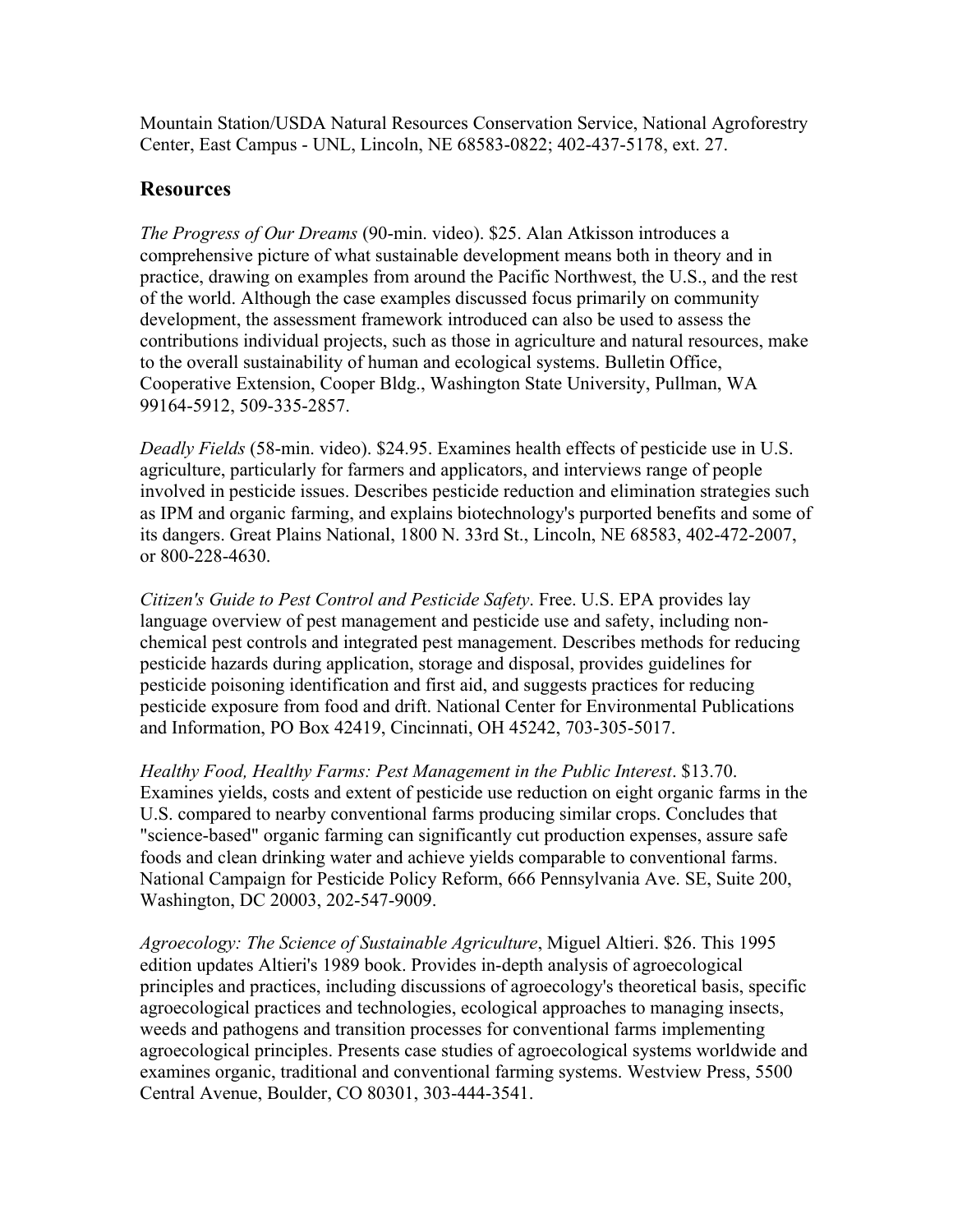*Salad Bar Beef*. \$30. New 368-page book explains and illustrates how with small acreage you can enter the beef business profitably; it covers all phases, from conception to slaughter to marketing. Polyface, Inc., Rt 1, Box 281, Swoope, VA 24479, 540-885-3590.

*Basic Formula to Create Community Supported Agriculture*. \$10. Workbook by Robyn Van En includes budgets, organizational details and recommendations. Indian Line Farm, RR 3, Box 85, Jug End Rd, Great Barrington, MA 01230, 413-528-4374.

The *Ag Bioethics Forum* newsletter from Iowa State U. is now only available on the World Wide Web:

http://www.public.iastate.edu/~grad\_college/bioethics/

## **Strategies and Ideas in Sustainable Agriculture**

Farmers from Iowa and Nebraska shared the spotlight with Extension educators to share ideas about cultural practices at a recent workshop in Hastings, Nebraska. Weed management, soil compaction, quality alfalfa, and biological insect control topics were presented in the day-long workshop attended by 70 people. This annual workshop organized by Paul Swanson, Extension Educator in Adams County, has evolved from a focus on ridge tillage to a broader consideration of appropriate and innovative cropping systems for the region.

One highlight was a video about Dick and Sharon Thompson's farming strategy; they farm 300 acres near Boone, Iowa, and complement crop production with swine and beef enterprises that consume both crops and residues. After the video, Sharon and Dick shared more details about their weed management approach without chemical herbicides. They use a combination of cover crops, no pre-plant tillage, rotary hoeing, an aggressive cultivation to successfully reduce weed populations to levels that don't affect crop yields. The Thompsons work closely with Iowa State University Extension as well as through the Practical Farmers of Iowa to share information with farmers across the state.

Tom Larson continues to amaze his audiences with creative options in crop management. He is well known for strip cropping rotation of corn-oat/turnip-soybean, exploring alternative crops, and intensive rotational grazing and high stocking rates on high quality pastures. This year Tom created a stir in the community of St. Edward when he and a neighbor planted grazing maize into snow covered ridges on December 8. This corn hybrid is used for direct grazing in the field, and has shown excellent cattle gains in some fields of northeast Nebraska. Tom says that corn seed is likely to sit in the field and then germinate and emerge at the right time in early May, even if planted in winter, in about 7 years out of 10. It's always exciting to see innovation in agriculture.

Current and future potentials for biological control of insects were outlined by Bob Wright, Extension Entomologist, who illustrated the talk with brilliant close-up slides of predators and parasitoids in action. These methods will provide growers with ways to effectively reduce chemical pesticide application by carefully targeting some insect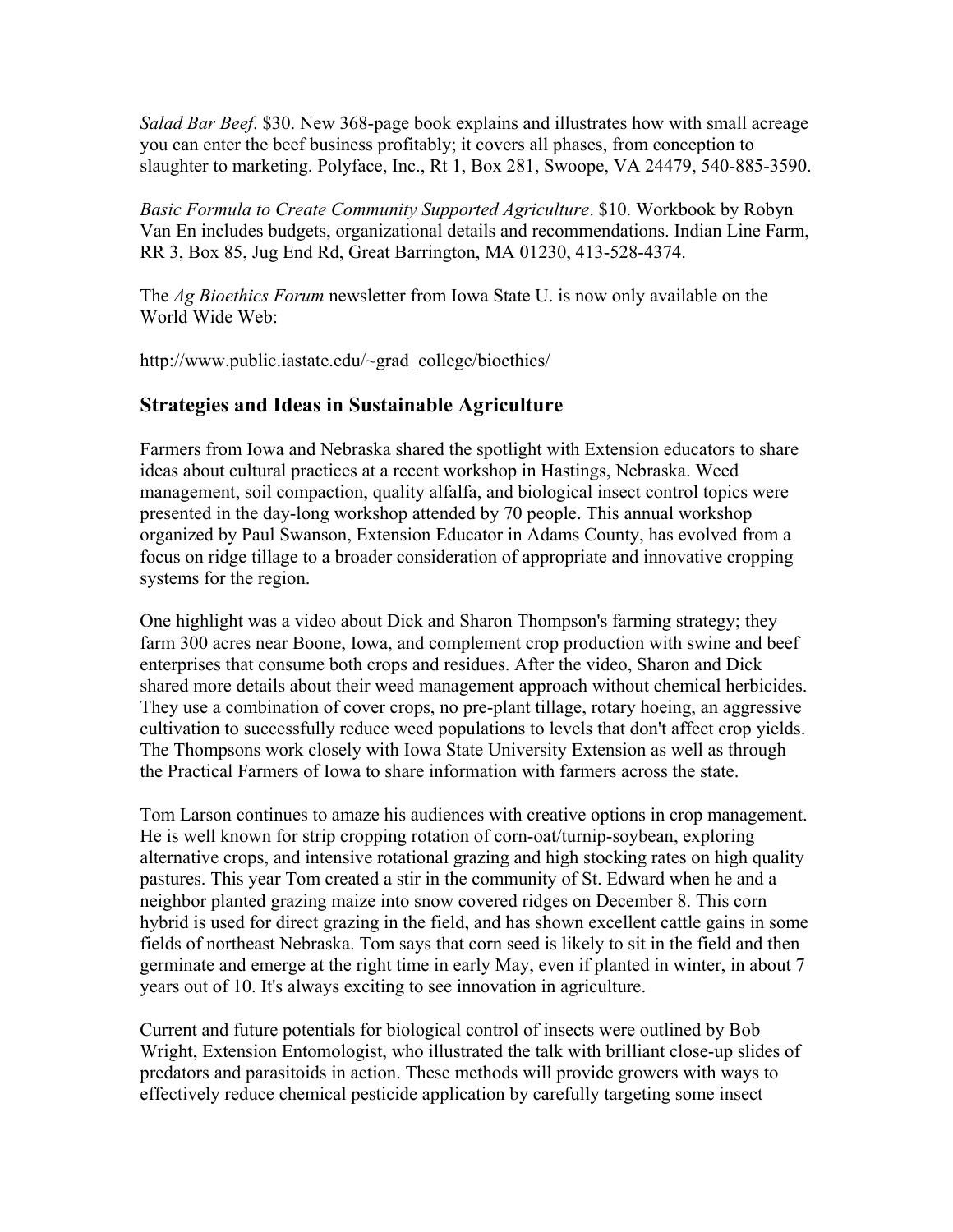problems in crops. Soil quality measurement and how this can effect long-term crop production were described by Mark Liebig from the Agronomy Department. Alice Jones, Extension Soils Specialist showed slides that illustrated the symptoms of soil compaction in the field, and how plant root systems reacted to this situation. She advised growers of a number of ways to reduce this common problem in Nebraska. Alfalfa production and marketing tips were emphasized by Bruce Anderson, Extension Forage Specialist, who described the consistent markets in this region for high quality hay. He said the three most critical issues for making alfalfa profitable were marketing, marketing, and marketing.

An evaluation session for Extension specialists, educators, and key farmers explored the impacts of Paul Swanson's workshops over the past seven years. We looked at attendance, reaction of the audience to various topics, and apparent interest in the evolving focus on sustainable agriculture. Beyond the need for information on new and profitable cultural practices and crops, the group identified a number of potential new directions for the workshops:

- empowering clients to make changes, both on the farm and in the community
- relating the impact of farm level decisions to health of the family and the ecosystem
- using the theme of stewardship of land and other natural resources as an entry point
- incorporating multiple measures of success: yields, income, community viability
- developing a climate on the farm and in rural areas that encourages youth to stay
- accelerating the appreciation of values and quality of life as key issues in success
- encouraging more university programs that address tomorrow's challenges

There was a sense of optimism in this group of key educators and farmers. They view the alternative agriculture community as a source of innovation, excitement and strength. People who are exploring and testing new ideas are having fun in farming, and making it profitable at the same time. The group complemented Paul Swanson for continuing with this approach in meetings.

#### *Submitted by Charles Francis*

# **NSAS Annual Meeting Will Focus On Rural Communities**

Are you concerned about the future of rural communities and family farms? If so, then be sure to attend the 1996 Annual Meeting of the Nebraska Sustainable Agriculture Society, on February 24th. Building Hope for Rural Communities is the theme of this meeting, which will feature exciting speakers and workshops, good food, and plenty of friendly people.

The featured speaker is Dr. Garth Youngberg, director of the Henry A. Wallace Institute for Alternative Agriculture and former USDA Organic Farming Coordinator. Dr. Youngberg's keynote presentation will focus on expanding community support for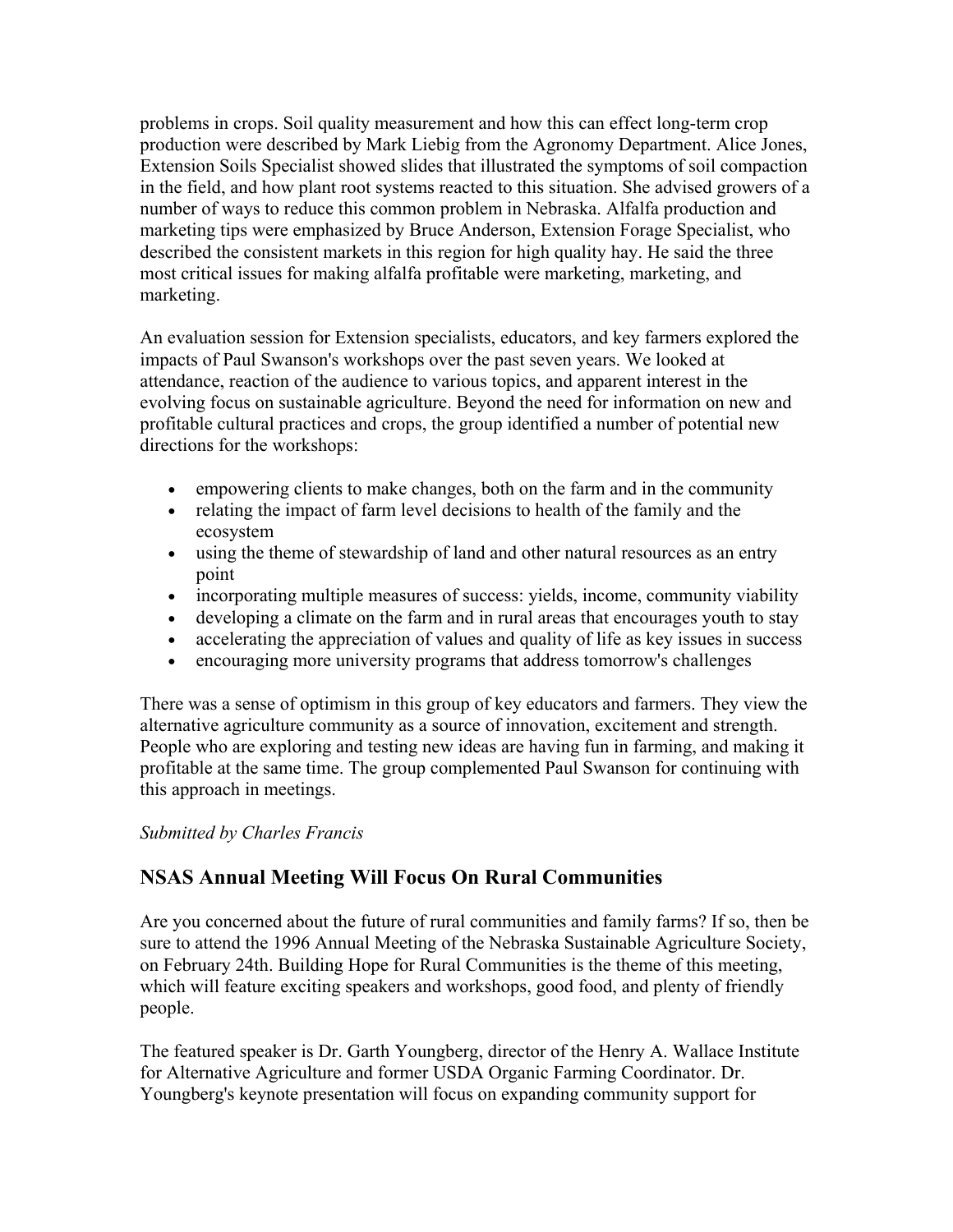sustainable agriculture and creating a concrete vision for the future of American agriculture and its communities.

David Schafer, who with his wife produces beef, lamb, chicken, and pork on pasture in Trenton, Missouri, will present a workshop on marketing meat and poultry products directly to consumers. Other workshop topics include making the most of warm-season grasses, non-chemical weed control, organic gardening, growing and marketing herbs, creative start-up strategies for beginning farmers, and the future of the pork industry.

The meeting will be held at the New World Inn in Columbus, and will include lunch. Advance registration, due by February 12, costs \$20 for members and \$30 for nonmembers. Late registration costs an additional \$5. Accompanying family members or partners can attend for \$10, and full-time students are eligible for half-price admission. Registration begins at 8:00 a.m. For more information, contact NSAS at 402-254-2289.

#### **COMING EVENTS**

#### **Contact CSAS office for more information:**

Feb. 22-24

| North American Farmers' Direct Marketing Conference, Saratoga Springs, NY                                                                                            |
|----------------------------------------------------------------------------------------------------------------------------------------------------------------------|
| Feb. 24                                                                                                                                                              |
| Nebraska Sustainable Agriculture Society Annual Meeting, Columbus, NE                                                                                                |
| Feb. 27-Mar. 2                                                                                                                                                       |
| Third National IPM Symposium, Washington, DC                                                                                                                         |
| Feb. 27-28                                                                                                                                                           |
| Platte River Basin Ecosystem Symposium, Kearney, NE                                                                                                                  |
| Feb. 28                                                                                                                                                              |
| 1996 Nebraska Vegetable Conference, Columbus, NE                                                                                                                     |
| Feb 29                                                                                                                                                               |
| OCIA#3 meeting, Organic Specialty Crop Production and Marketing, Columbus,                                                                                           |
| <b>NE</b>                                                                                                                                                            |
| Mar. 11-13                                                                                                                                                           |
| Annual Nebraska Water Conference, Omaha, NE                                                                                                                          |
| Mar. 22                                                                                                                                                              |
| Direct Marketing Conference, Ithaca, NE                                                                                                                              |
| Apr. 8-11                                                                                                                                                            |
| US EPA Nonpoint Source Pollution Management Workshop, Nebraska City, NE                                                                                              |
| June 3-21                                                                                                                                                            |
| Sustainable Agroecosystems and Environmental Issues Training Workshop<br>(includes two weeks travel through southern and central Great Plains), Canyon,<br><b>TX</b> |
| June 15-20                                                                                                                                                           |
|                                                                                                                                                                      |
|                                                                                                                                                                      |